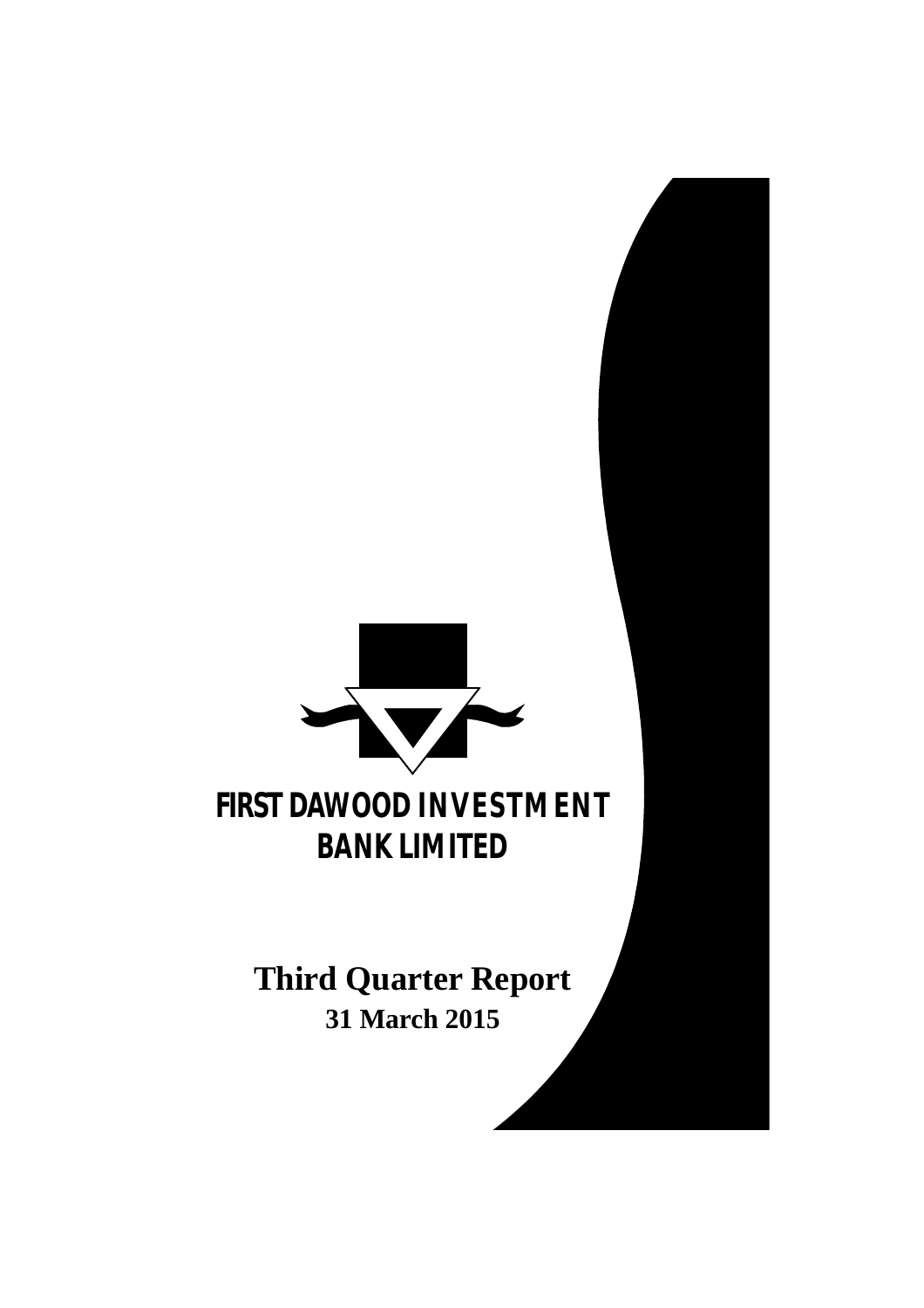

| Corporate Information                                           |    |
|-----------------------------------------------------------------|----|
| Directors' Report                                               | 3  |
| Condensed Interim Balance Sheet (Unaudited)                     | 4  |
| Condensed Interim Profit & Loss Account (Unaudited)             | 5  |
| Condensed Interim Statement of Comprehensive Income (Unaudited) | 6  |
| Condensed Interim Statement of Changes in Equity (Unaudited)    |    |
| Condensed Interim Cash Flow Statement (Unaudited)               | 8  |
| Notes to the Financial Statement (Unaudited)                    | 10 |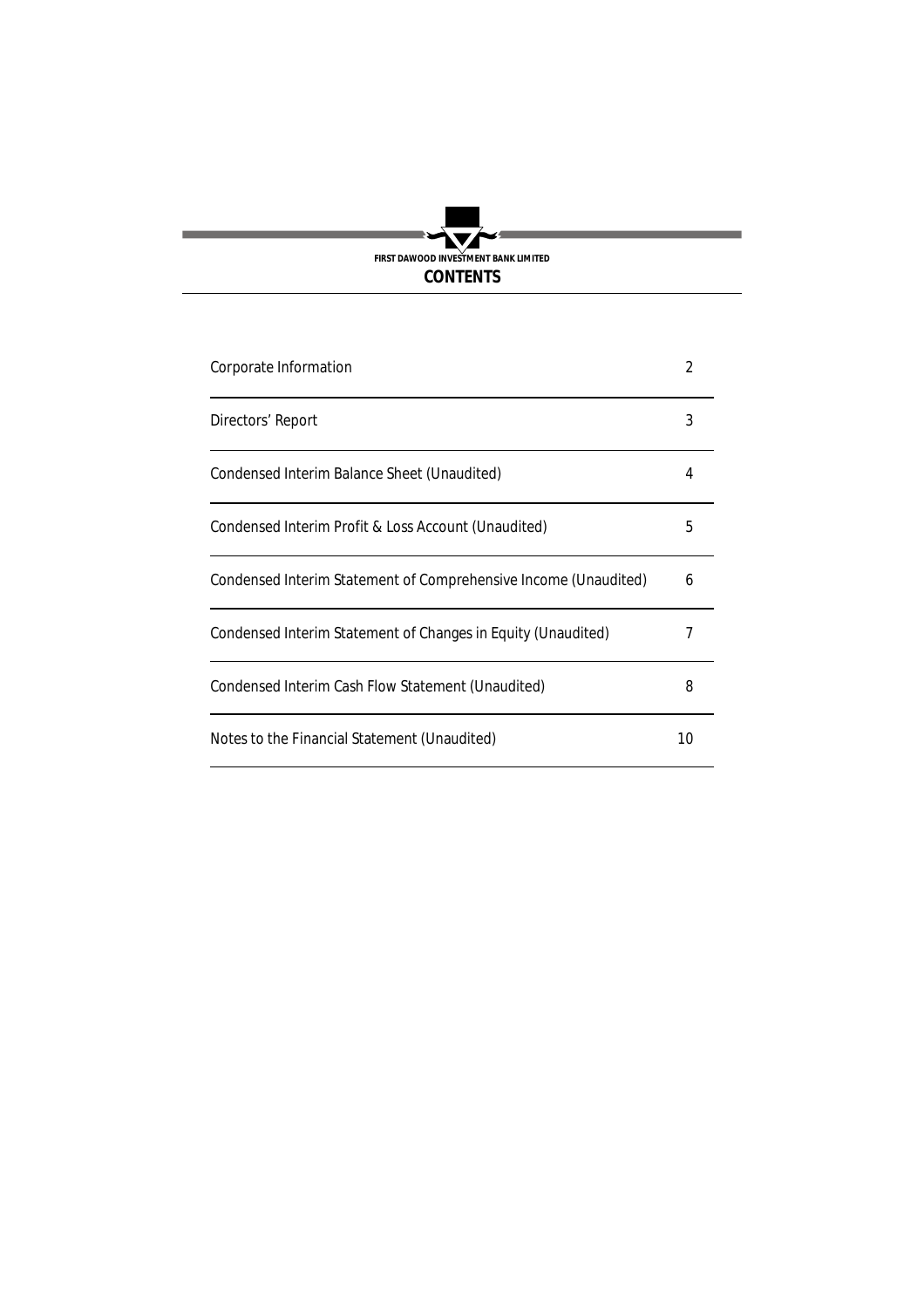# **FIRST DAWOOD INVESTMENT BANK LIMITED CORPORATE INFORMATION**

| <b>Board of Directors</b>                      | Mr. Rafique Dawood<br>Mr. Abu Khursheed M. Ariff<br>Mr. Ayaz Dawood<br>Mr. Asad Hussain Bokhari<br>Mr. Khurshid A. Khair                                                                                                                                                | Chairman<br>Director & CEO (Not assumed charge as CEO)<br>Director<br>Director<br>Director |
|------------------------------------------------|-------------------------------------------------------------------------------------------------------------------------------------------------------------------------------------------------------------------------------------------------------------------------|--------------------------------------------------------------------------------------------|
| <b>Audit Committee</b>                         | Mr. Asad Hussain Bokhari<br>Mr. Khurshid A. Khair                                                                                                                                                                                                                       | Chairman<br>Member                                                                         |
| <b>HR&amp;R Committee</b>                      | Mr. Khurshid A. Khair<br>Mr. Asad Hussain Bokhari<br>Mr. Abu Khursheed M. Ariff                                                                                                                                                                                         | Chairman<br>Member<br>Member                                                               |
| <b>Chief Financial Officer</b>                 | Mr. Syed Musharaf Ali                                                                                                                                                                                                                                                   |                                                                                            |
| <b>Company Secretary</b>                       | Mr. Naveed Ahmed                                                                                                                                                                                                                                                        |                                                                                            |
| <b>Auditors</b>                                | Haroon Zakaria & Company<br>Chartered Accountants                                                                                                                                                                                                                       |                                                                                            |
| Legal counsels                                 | A.Q. Abbasi & Associates<br>Kabraji & Talibuddin<br>Kamal Azfar & Associates<br>Khalil Asif Ejaz & Co.<br>Mohsin Tayebaly & Co.<br>Minto & Mirza<br>Nishtar & Zafar<br>S & B Durrani Law Associates                                                                     |                                                                                            |
| <b>Bankers</b>                                 | Al-Baraka Islamic Bank Ltd.<br>Bank Al-Habib Ltd.<br>Habib Metropolitan Bank Ltd.<br>MCB Bank Ltd.<br>National Bank of Pakistan Ltd.<br>Standard Chartered Bank Ltd.<br>United Bank Ltd.                                                                                |                                                                                            |
| <b>Registered Office</b><br><b>Head Office</b> | 18 <sup>th</sup> Floor, B.R.R Tower, Hasan Ali Street<br>Off: I. I. Chundrigar Road,<br>Karachi-74000<br>PABX: +92 (21) 3227-1875-78<br>Fax : $+92$ (21)3227-1912<br>Email: fdib@firstdawood.com<br>URL : www.firstdawood.com                                           |                                                                                            |
| <b>Share Registrar</b>                         | F.D. Registrar Services (SMC-Pvt) Ltd.<br>1705, 17th Floor, Saima Trade Tower-A,<br>I.I. Chundrigar Road, Karachi-74000<br>Tel: +92 (21) 3547 8192-93 / 021-32771906<br>Fax: +92 (21) 3262 1233 / 021-32271905<br>Email: fdregistrar@hotmail.com, fdregistrar@yahoo.com |                                                                                            |

<sup>\*</sup> Application for the prior approval of Directors is pending with SECP. Status-quo has been granted by the Honorable Islamabad High Court vide order dated 03-02-2014. Where the legality of the approval process has been challenged. As per advice of legal Counsel till approval is granted the newly elected directors cannot assume charge hence, the previous directors will continue to hold office.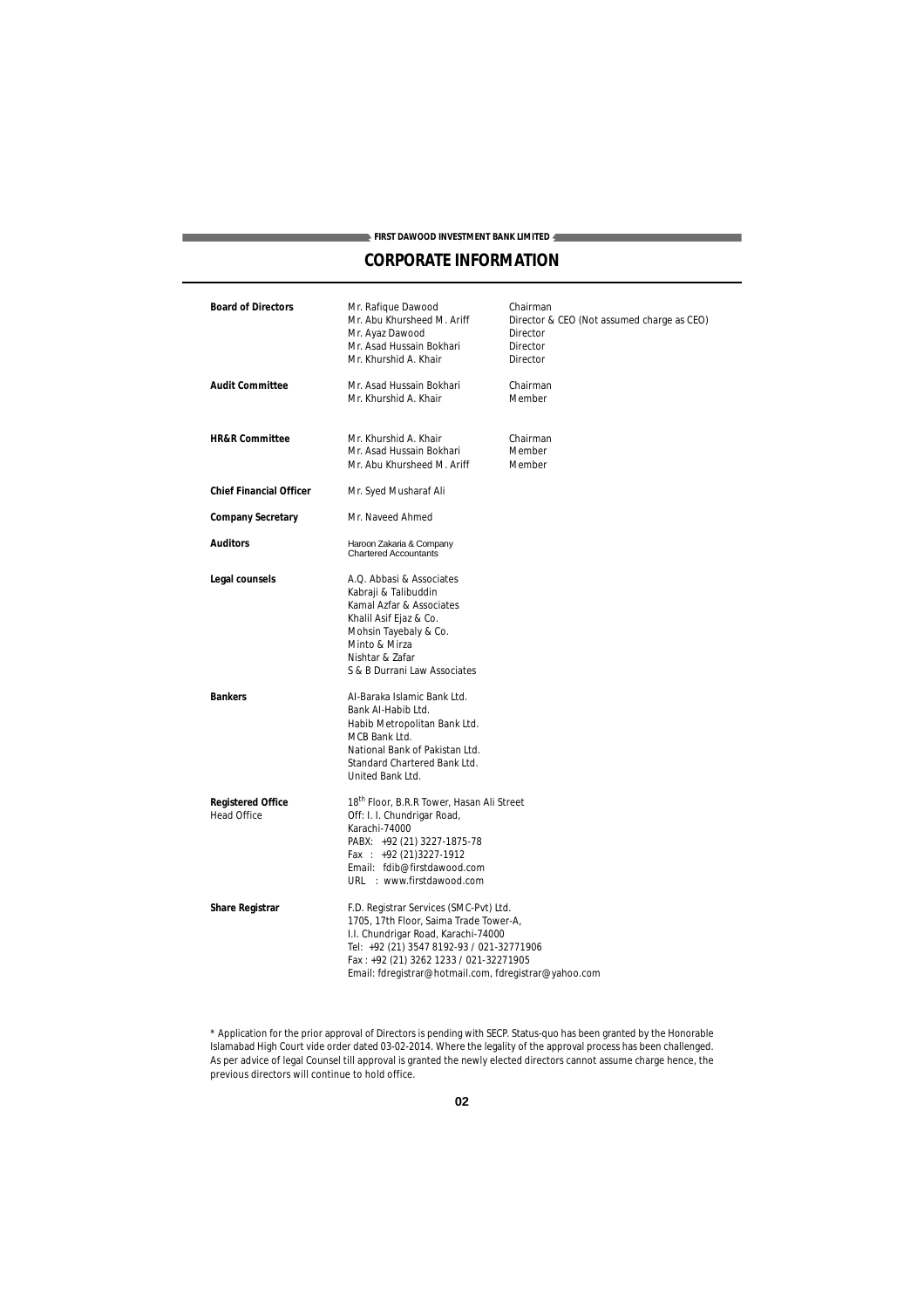# **DIRECTORS' REPORT**

### **IN THE NAME OF ALLAH THE MOST COMPASSIONATE, THE MOST MERCIFUL**

Dear Shareholders,

The Board of Directors of First Dawood Investment Bank Limited ("FDIB" or the "Company") is pleased to present the unaudited third quarter interim financial statements of the Company for the period ended March 31, 2015.

Your company during the 9 months of the current financial year has recorded after-tax profit of Rs.3.55 million as compared to after-tax loss of Rs.43.45 million during the corresponding period last year. The latter was predominately due to "reversal of Provision", Surplus on revaluation of investment property" and recoveries from bad loans. Gross revenue for the nine months is Rs.13.18 million as compared to Rs.18.72 million during nine months in last year.

Administrative expenses for the period under review continue to show a declining trend and have reduced to Rs.29.73 million from Rs.52.09 million. Financial charges have increased to Rs.26.03 million from Rs.8.10 million as compared to corresponding period last year.

The Board of Directors acknowledges and appreciates the collective effort and contribution of all staff members and management. We also take this opportunity to express our gratitude to SECP, our valued customers, business partners, other stakeholders, shareholders and particularly our creditors for their continued patience, confidence and patronage.

April 29, 2015 Karachi.

> On behalf of the Board of Directors **First Dawood Investment Bank Ltd**

> > **Rafique Dawood** Chairman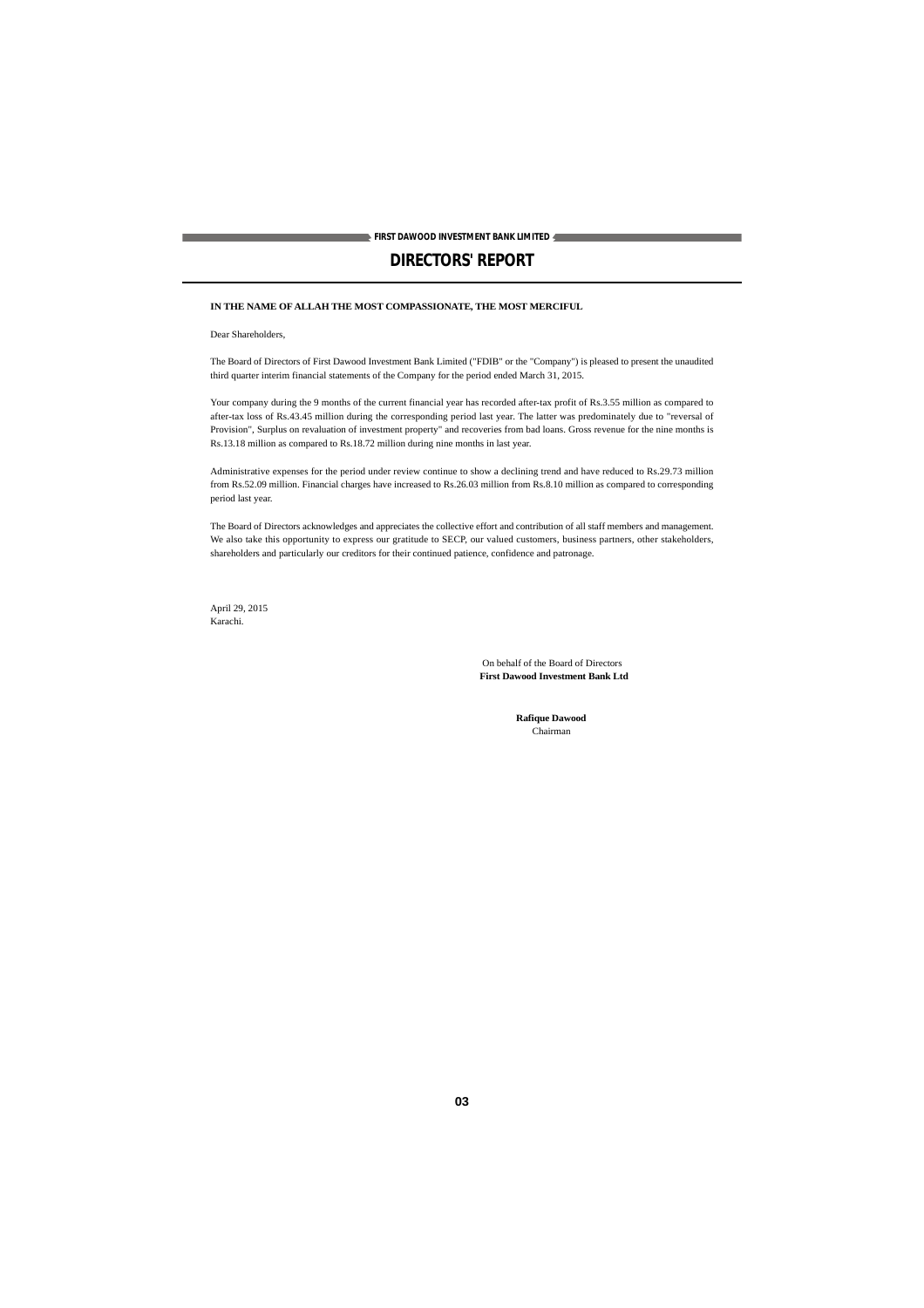## **CONDENSED INTERIM BALANCE SHEET (UNAUDITED) AS AT MARCH 31, 2015 FIRST DAWOOD INVESTMENT BANK LIMITED**

|  | <b>AJ AI IVIANUITJI, ZUTJ</b> |  |
|--|-------------------------------|--|
|  |                               |  |

|                                          | <b>Note</b>    | <b>Unaudited</b><br>March 31,<br>2015<br><b>Rupees</b> | <b>Audited</b><br>June 30,<br>2014<br><b>Rupees</b> |
|------------------------------------------|----------------|--------------------------------------------------------|-----------------------------------------------------|
| <b>NON CURRENT ASSETS</b>                |                |                                                        |                                                     |
| Property and equipment                   | 6              | 3,875,321                                              | 5,524,976                                           |
| Investment properties                    |                | 120,145,960                                            | 71,525,000                                          |
| Net investment in lease finance          | $\overline{7}$ | 202,460                                                | 440,602                                             |
| Long-term investments                    | 8              | 190,816,454                                            | 188,083,010                                         |
| Long-term finances                       | 9              | 331,867                                                | 331,867                                             |
| Long-term loans                          |                |                                                        |                                                     |
| Long-term deposits                       |                | 3.704.000                                              | 3.704.000                                           |
| Deferred tax asset                       | 10             | 198,893,526                                            | 198,893,526                                         |
|                                          |                | 517,969,588                                            | 468,502,981                                         |
| <b>CURRENT ASSETS</b>                    |                |                                                        |                                                     |
| Current portion of non-current assets    | 11             | 250,496,609                                            | 261,604,026                                         |
| Short-term investments                   | 12             | 54,233,472                                             | 57,799,032                                          |
| Placements and finances                  | 13             | 53.766.848                                             | 68,255,109                                          |
| Advance against lease commitments        |                |                                                        |                                                     |
| Loans, advances and prepayments          |                | 4,311,823                                              | 25,430,782                                          |
| Mark-up accrued                          |                | 93,745                                                 | 212,033                                             |
| Assets classified as held for sale       |                | 3,500,000                                              | 95,108,166                                          |
| Other receivables                        |                |                                                        |                                                     |
| Cash and bank balances                   |                | 39,552,620                                             | 25,979,252                                          |
|                                          |                | 405,955,117                                            | 534,388,400                                         |
|                                          |                | 923,924,705                                            | 1,002,891,381                                       |
|                                          |                |                                                        |                                                     |
| <b>EQUITY AND LIABILITIES</b>            |                |                                                        |                                                     |
| Ordinary shares                          |                | 684,440,002                                            | 626,492,900                                         |
| Preference shares                        |                | 666,156,040                                            | 715,833,540                                         |
|                                          |                | 1,350,596,042                                          | 1,342,326,440                                       |
| <b>Reserves</b>                          |                | 333,744,789                                            | 333,744,789                                         |
| <b>Accumulated loss</b>                  |                | (1,629,936,771)                                        | (1,613,488,445)                                     |
|                                          |                | 54.404.060                                             | 62,582,784                                          |
| Deficit on revaluation of investments    |                | (12,016,070)                                           | (6,982,479)                                         |
|                                          |                | 42,387,990                                             | 55,600,305                                          |
| <b>NON CURRENT LIABILITIES</b>           |                |                                                        |                                                     |
| Long-term loans                          | 15             |                                                        |                                                     |
| Long term deposits                       |                | 18,905                                                 | 18,905                                              |
|                                          |                | 18.905                                                 | 18.905                                              |
| <b>CURRENT LIABILITIES</b>               |                |                                                        |                                                     |
| Current portion of long-term liabilities | 16             | 523,966,657                                            | 538,510,565                                         |
| Mark-up accrued                          |                | 135,877,162                                            | 108,233,414                                         |
| Short term borrowings                    |                | 81,418,223                                             | 81,418,223                                          |
| Certificates of investment               | 17             |                                                        | 88,500,000                                          |
| Deffered Income                          |                |                                                        |                                                     |
| Accrued and other liabilities            |                | 138,720,094                                            | 129,807,951                                         |
| Taxation                                 |                | 1,535,674                                              | 802,018                                             |
|                                          |                | 881,517,810                                            | 947,272,171                                         |
| <b>CONTINGENCIES AND COMMITMENTS</b>     | 18             |                                                        |                                                     |
|                                          |                | 923,924,705                                            | 1,002,891,381                                       |
|                                          |                |                                                        |                                                     |

The annexed notes from 1 to 21 form an integral part of these condensed interim financial statements

This condensed interim financial information has been signed by two Directors due to reasons stated in note 1.3 to this condensed interim financial information.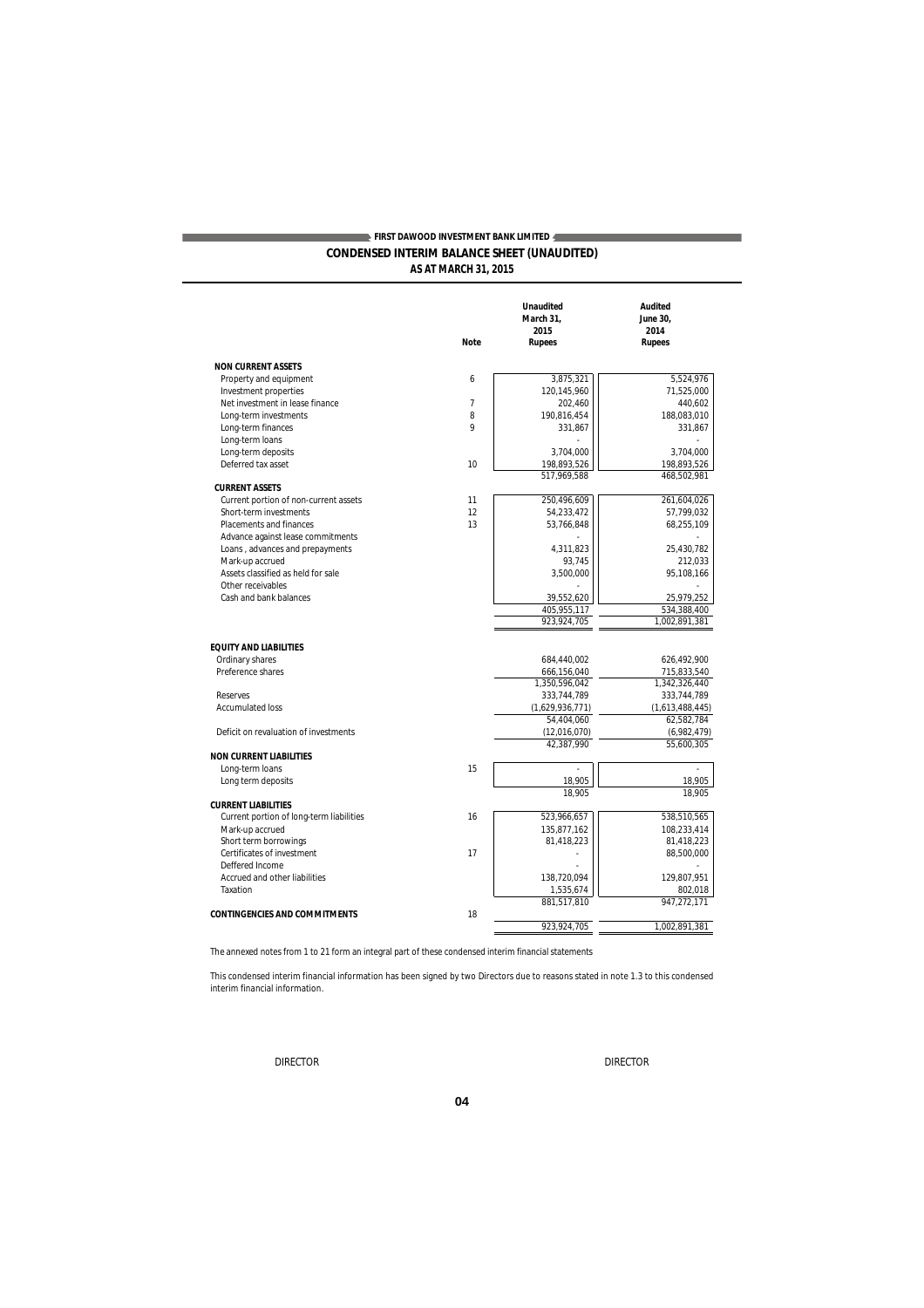## **CONDENSED INTERIM PROFIT AND LOSS ACCOUNT (UNAUDITED) FOR THE NINE MONTHS AND QUARTER ENDED MARCH 31, 2015 FIRST DAWOOD INVESTMENT BANK LIMITED**

|                                                                  |             | Nine months ended |                               | <b>Ouarter</b> ended               |                |
|------------------------------------------------------------------|-------------|-------------------|-------------------------------|------------------------------------|----------------|
|                                                                  |             | March 31<br>2015  | 2014                          | March 31<br>2015                   | 2014           |
|                                                                  | <b>Note</b> |                   |                               |                                    |                |
|                                                                  |             |                   |                               | <-------------Rupees-------------> |                |
| <b>INCOME</b>                                                    |             |                   |                               |                                    |                |
| Lease income                                                     |             | ä,                | 1.355.518                     |                                    | 26.023         |
| Return on deposits and investments                               |             | 5.744.886         | 10,952,625                    | 3,124,664                          | 4,750,479      |
| Gain on sale of securities                                       |             | 3,106,848         | 3,372,676                     | 1,491,785                          | 2,336,894      |
| Income from long-term finances                                   |             | 1,364,102         | 494,799                       | 291,442                            | 126,228        |
| Other income                                                     |             | 2,964,740         | 2,548,383                     | (3, 159, 185)                      | 644,040        |
|                                                                  |             | 13,180,576        | 18,724,001                    | 1,748,706                          | 7,883,664      |
| <b>PROVISION / CHANGES IN FAIR VALUE</b>                         |             |                   |                               |                                    |                |
| (Provision) / reversal for lease losses and                      |             |                   |                               |                                    |                |
| doubtful recoveries                                              | 17          | 15, 161, 119      | 1,153,177                     | 145,000                            |                |
| Deficit / Surplus on remeasurement of held for trading scurities |             | 961,389           | 503,226                       |                                    | 1,405,632      |
| Loss on settlement of Liabilities                                |             |                   | (64, 926)                     |                                    |                |
| Surplus/(Deficit) on revaluation of investment property          |             | 18,323,960        |                               |                                    |                |
| Surplus on revaluation of non-current asset held for sale        |             | 5,194,000         |                               |                                    |                |
|                                                                  |             | 39,640,468        | 1,591,477                     | 145,000                            | 1,405,632      |
|                                                                  |             | 52,821,043        | 20,315,478                    | 1,893,706                          | 9,289,296      |
| <b>EXPENDITURES</b>                                              |             |                   |                               |                                    |                |
| Administrative expenses                                          |             | (29, 725, 340)    | (52,092,333)                  | (7, 517, 222)                      | (14, 849, 282) |
| Finance cost                                                     |             | (26, 028, 392)    | (8, 100, 477)                 | (6, 475, 342)                      | (1,035,017)    |
|                                                                  |             | (55, 753, 732)    | (60, 192, 810)                | (13,992,564)                       | (15,884,299)   |
| Share of (loss) / profit of associates                           |             | 7,219,341         |                               |                                    |                |
| (LOSS) / PROFIT BEFORE TAXATION                                  |             | 4.286.652         | (3,367,517)<br>(43, 244, 849) | (12,098,858)                       | (6, 595, 003)  |
|                                                                  |             |                   |                               |                                    |                |
| <b>TAXATION</b>                                                  |             |                   |                               |                                    |                |
| Current                                                          |             | (732, 047)        | (972, 830)                    |                                    |                |
| Prior year                                                       |             |                   | 765,693                       |                                    |                |
| Deferred                                                         |             |                   |                               |                                    |                |
|                                                                  |             | (732, 047)        | (207, 137)                    | (12,098,858)                       |                |
| PROFIT/ (LOSS) AFTER TAXATION                                    |             | 3,554,605         | (43, 451, 986)                |                                    | (6, 595, 003)  |
| Earning per share - basic                                        |             | 0.34              | (0.35)                        | (0.03)                             | 0.01           |
| Earning per share - diluted                                      |             | 0.03              | (0.32)                        | (0.09)                             | (0.05)         |
|                                                                  |             |                   |                               |                                    |                |

The annexed notes from 1 to 21 form an integral part of these condensed interim financial statements

This condensed interim financial information has been signed by two Directors due to reasons stated in note 1.3 to this condensed interim financial information.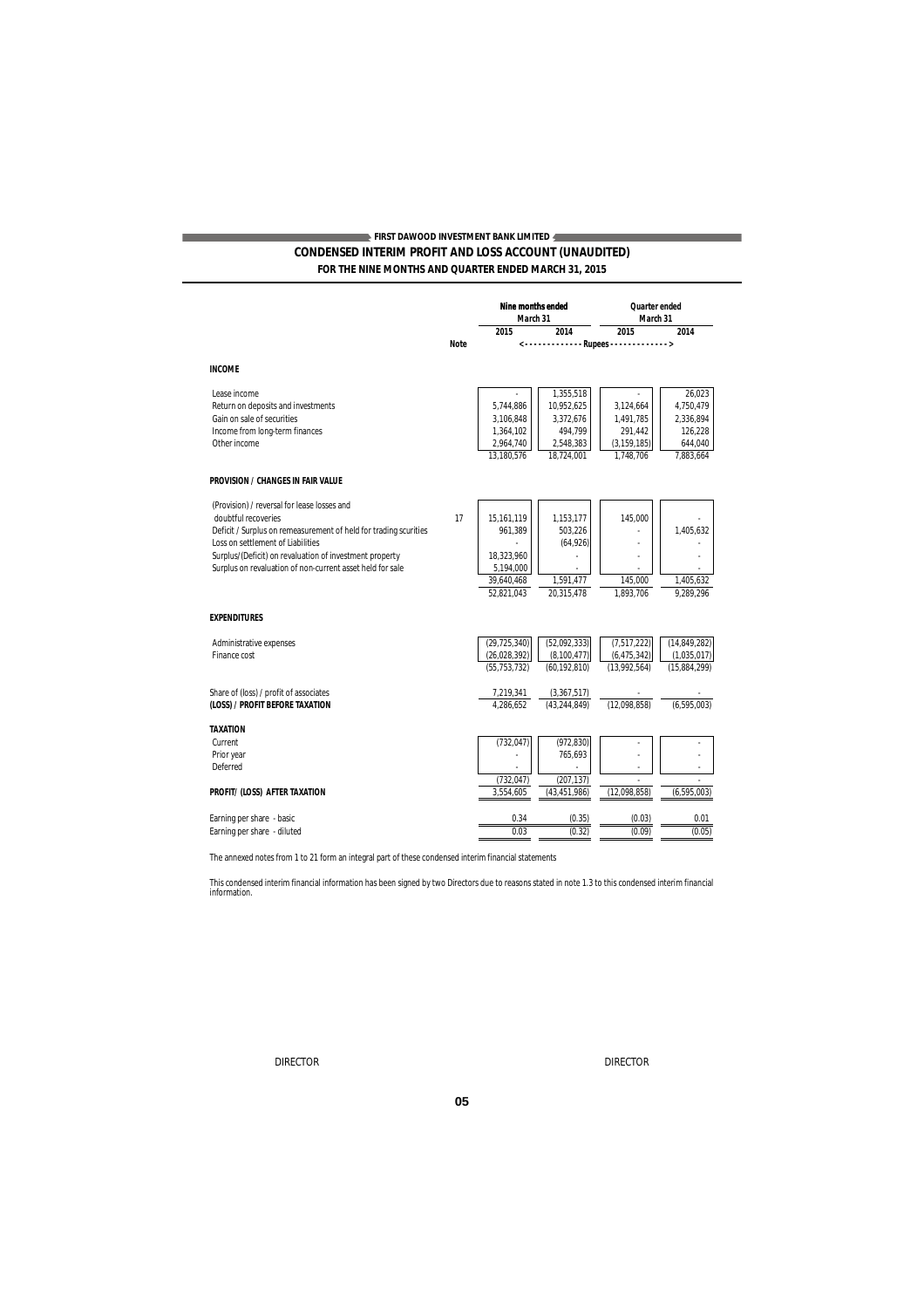## **CONDENSED INTERIM STATEMENT OF COMPREHENSIVE INCOME (UNAUDITED) FOR THE NINE MONTHS AND QUARTER ENDED MARCH 31, 2015 FIRST DAWOOD INVESTMENT BANK LIMITED**

|                                                                                                 | March 31      | <b>Nine months ended</b> | <b>Quarter</b> ended<br>March 31 |                        |
|-------------------------------------------------------------------------------------------------|---------------|--------------------------|----------------------------------|------------------------|
|                                                                                                 | 2015          | 2014                     | 2015                             | 2014                   |
|                                                                                                 |               | ------------             | $Runees$                         |                        |
| (Loss) / profit after taxation                                                                  | 3,554,606     | (43, 451, 986)           | (12,098,857)                     | (6,595,003)            |
| Other comprehensive income                                                                      |               |                          |                                  |                        |
| Unrealised gain / (Deficit) on remeasurement of<br>investments classified as available-for-sale | (12,016,070)  | 581,490                  |                                  |                        |
| Share of associates' surplus on remeasurement<br>of investments                                 | ٠             |                          |                                  |                        |
| Share of associates' on reversal of unrealised loss on<br>remeasurement of investments          | (12,016,070)  | 5,838,055<br>6,419,545   |                                  | 5,838,056<br>5,838,056 |
| Total comprehensive (loss) / income for the period                                              | (8, 461, 464) | (37,032,441)             | (12,098,857)                     | (756,947)              |

The annexed notes from 1 to 21 form an integral part of these condensed interim financial statements

This condensed interim financial information has been signed by two Directors due to reasons stated in note 1.3 to this condensed interim financial information.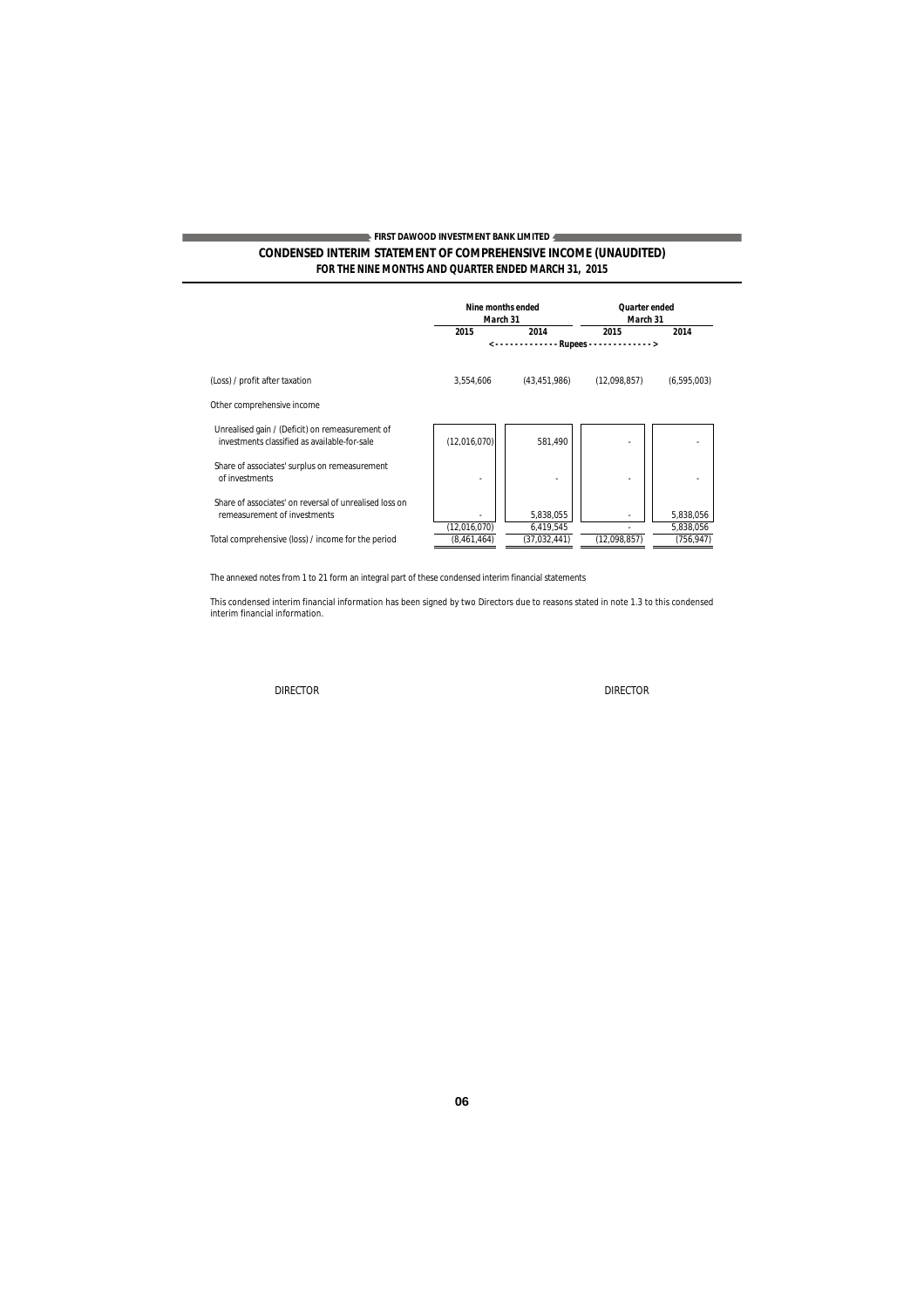| FIRST DAWOOD INVESTMENT BANK LIMITED 4                              |  |
|---------------------------------------------------------------------|--|
| <b>CONDENSED INTERIM STATEMENT OF CHANGES IN EQUITY (UNAUDITED)</b> |  |
| FOR THE NINE MONTHS AND QUARTER ENDED MARCH 31, 2015                |  |

|                                                                                                                                                                  | <b>Share Capital</b>      |                             |                      | <b>Capital Reserve</b>       |                                   | Revenue Reserve                             |                                |                                               |
|------------------------------------------------------------------------------------------------------------------------------------------------------------------|---------------------------|-----------------------------|----------------------|------------------------------|-----------------------------------|---------------------------------------------|--------------------------------|-----------------------------------------------|
|                                                                                                                                                                  | Ordinary<br><b>Shares</b> | Preference<br><b>Shares</b> | Statutory<br>Reserve | Premium on<br>Issue<br>Right | Capital Reserve<br>on Acquisition | on Revaluation<br>of Investments<br>Deficit | Accumulated<br>Losses          | Total                                         |
| Balance at June 30, 2013                                                                                                                                         | 626,492,900               | 715,833,540                 | 277,721,395          | 53,426,910                   | 2,596,484                         | (5,006,303)                                 | (1,443,910,048)                | 227,154,878                                   |
| Total comprehensive income for the period<br>Dividend on preference shares @ 4%<br>- Other comprehensive income<br>- Loss for the period                         |                           |                             |                      |                              |                                   | 6,419,545                                   | (43, 451, 986)<br>(21,494,618) | (21, 494, 618)<br>(43, 451, 986)<br>6,419,545 |
| Balance as at March 31, 2014                                                                                                                                     | 626,492,900               | 715,833,540                 | 277,721,395          | 53,426,910                   | 2,596,484                         | 1,413,242                                   | (1,508,856,652)                | 168,627,819                                   |
| Total comprehensive income for the period<br>- Other comprehensive income<br>- Loss for the period                                                               |                           |                             |                      |                              |                                   | (8,395,721)                                 | (97, 493, 069)                 | (8,395,721)<br>(97, 493, 069)                 |
| Dividend on preference shares @ 4%                                                                                                                               |                           |                             |                      |                              |                                   |                                             | (7, 138, 724)                  | (7, 138, 724)                                 |
| Balance at June 30, 2014                                                                                                                                         | 626,492,900               | 715,833,540                 | 277,721,395          | 53,426,910                   | 2,596,484                         | (6,982,479)                                 | (1, 613, 488, 445)             | 55,600,305                                    |
| Conversion of Preference Shares into Ordinary Shares<br>Total comprehensive income for the period                                                                | 57,947,102                | (49,677,500)                |                      |                              |                                   |                                             |                                | 8,269,602                                     |
| - Other comprehensive income<br>- Profit for the period                                                                                                          |                           |                             |                      |                              |                                   | (5,033,591)                                 | 3,554,606                      | (5,033,591)<br>3,554,606                      |
| Dividend on preference shares @ 4%                                                                                                                               |                           |                             |                      |                              |                                   |                                             | (20,002,931)                   | (20,002,931)                                  |
| Balance as at March 31, 2015                                                                                                                                     | 684,440,002               | 666,156,040                 | 277,721,395          | 53,426,910                   | 2,596,484                         | (12,016,070)                                | (1,629,936,770)                | 42,387,991                                    |
| The annexed notes from 1 to 21 form an integral part of these condensed interim financial statements                                                             |                           |                             |                      |                              |                                   |                                             |                                |                                               |
| This condensed interim financial information has been signed by two Directors due to reasons stated in note 1.3 to this condensed interim financial information. |                           |                             |                      |                              |                                   |                                             |                                |                                               |
|                                                                                                                                                                  | <b>DIRECTOR</b>           |                             |                      |                              |                                   | <b>DIRECTOR</b>                             |                                |                                               |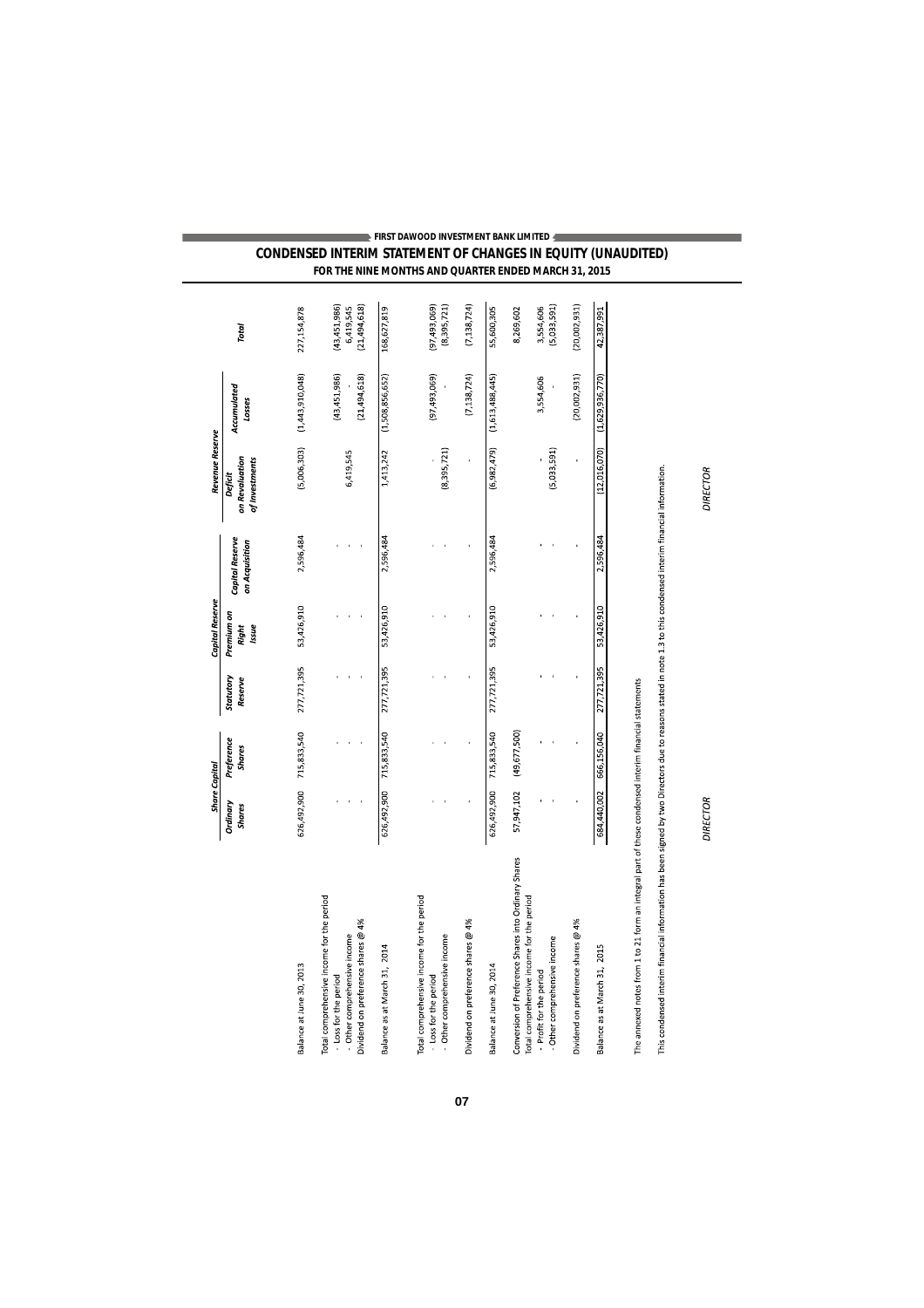### **CONDENSED INTERIM CASH FLOW STATEMENT (UNAUDITED) FOR THE NINE MONTHS ENDED MARCH 31, 2015 FIRST DAWOOD INVESTMENT BANK LIMITED**

|    |                                                                                                                                                                                                                                                                                                                                                                  | <b>Nine months ended</b><br>March 31                                                                                                     |                                                                                                                                            |
|----|------------------------------------------------------------------------------------------------------------------------------------------------------------------------------------------------------------------------------------------------------------------------------------------------------------------------------------------------------------------|------------------------------------------------------------------------------------------------------------------------------------------|--------------------------------------------------------------------------------------------------------------------------------------------|
|    |                                                                                                                                                                                                                                                                                                                                                                  | 2015                                                                                                                                     | 2014                                                                                                                                       |
|    |                                                                                                                                                                                                                                                                                                                                                                  | <b>Rupees</b>                                                                                                                            | <b>Rupees</b>                                                                                                                              |
| Α. | <b>CASH FLOWS FROM OPERATING ACTIVITIES</b>                                                                                                                                                                                                                                                                                                                      |                                                                                                                                          |                                                                                                                                            |
|    | Profit / (Loss) before taxation                                                                                                                                                                                                                                                                                                                                  | 4,286,653                                                                                                                                | (43, 244, 849)                                                                                                                             |
|    | Adjustments:                                                                                                                                                                                                                                                                                                                                                     |                                                                                                                                          |                                                                                                                                            |
|    | Depreciation                                                                                                                                                                                                                                                                                                                                                     | 1,398,090                                                                                                                                | 2,018,395                                                                                                                                  |
|    | Gain on sale of investments                                                                                                                                                                                                                                                                                                                                      | (3, 106, 848)                                                                                                                            | (3,372,676)                                                                                                                                |
|    | Share of loss / (profit) of equity accounted investees                                                                                                                                                                                                                                                                                                           | (7, 219, 341)                                                                                                                            | 3,367,517                                                                                                                                  |
|    | Finance cost                                                                                                                                                                                                                                                                                                                                                     | 26,028,392                                                                                                                               | 8,100,477                                                                                                                                  |
|    | Gain on sale of Property and equipment                                                                                                                                                                                                                                                                                                                           |                                                                                                                                          |                                                                                                                                            |
|    | Gain / Loss on sale of property and equipment                                                                                                                                                                                                                                                                                                                    | (1, 725, 799)                                                                                                                            | (18, 157)                                                                                                                                  |
|    | Provision / (reversal of provision potential lease                                                                                                                                                                                                                                                                                                               | (15, 161, 119)                                                                                                                           | (1, 153, 177)                                                                                                                              |
|    | Surplus on revaluation of investment property                                                                                                                                                                                                                                                                                                                    | (23,517,960)                                                                                                                             |                                                                                                                                            |
|    | Deficit / Surplus on remeasurement of held for trading scurities                                                                                                                                                                                                                                                                                                 | (961, 389)                                                                                                                               | (503, 226)                                                                                                                                 |
|    | Loss on settlement of Liabilities                                                                                                                                                                                                                                                                                                                                |                                                                                                                                          | 64,927                                                                                                                                     |
|    | Other income                                                                                                                                                                                                                                                                                                                                                     | (3, 331, 248)                                                                                                                            | (2,548,383)                                                                                                                                |
|    |                                                                                                                                                                                                                                                                                                                                                                  | (27,597,222)                                                                                                                             | 5,955,697                                                                                                                                  |
|    |                                                                                                                                                                                                                                                                                                                                                                  | (23, 310, 569)                                                                                                                           | (37, 289, 152)                                                                                                                             |
|    | (Increase) / decrease in operating assets<br>Net investment in lease finance<br>Long-term finances<br>Long-term loans<br>Placements and finances<br>Assets classified as held for sale<br>Advances and prepayments<br>Mark up accrued<br>Other receivables<br>Increase / (decrease) in operating liabilities<br>Certificates of investment<br>Long term deposits | 9,706,047<br>3,446,769<br>18,188,905<br>84,000,000<br>21,118,959<br>118,288<br>136,578,968<br>113,268,399<br>(88,500,000)<br>(3,663,801) | 42,794,176<br>8,837,458<br>199,455<br>14,600,928<br>(338, 224)<br>1,950,589<br>(33,060,690)<br>34,983,692<br>(2,305,460)<br>(25, 485, 076) |
|    | Short term borrowings                                                                                                                                                                                                                                                                                                                                            |                                                                                                                                          | (1, 376, 765)                                                                                                                              |
|    | Accrued and other liabilities                                                                                                                                                                                                                                                                                                                                    | 8,912,143                                                                                                                                | 470,435                                                                                                                                    |
|    |                                                                                                                                                                                                                                                                                                                                                                  | (83, 251, 658)                                                                                                                           | (26, 391, 406)                                                                                                                             |
|    | Financial cost paid                                                                                                                                                                                                                                                                                                                                              | (341, 360)                                                                                                                               | (2,035,475)                                                                                                                                |
|    | Tax paid                                                                                                                                                                                                                                                                                                                                                         |                                                                                                                                          | (524, 675)                                                                                                                                 |
|    | Net cash (used)/generated from operating activities                                                                                                                                                                                                                                                                                                              | 29,675,381                                                                                                                               | (31, 257, 016)                                                                                                                             |
|    |                                                                                                                                                                                                                                                                                                                                                                  |                                                                                                                                          |                                                                                                                                            |
|    | <b>CASH FLOWS FROM INVESTING ACTIVITIES</b>                                                                                                                                                                                                                                                                                                                      |                                                                                                                                          |                                                                                                                                            |
|    | Purchase of property and equipment<br>Proceed from sale of property and equipment<br>Long-term investments                                                                                                                                                                                                                                                       | (420, 930)<br>2,152,580                                                                                                                  | (3,365,070)<br>71.049                                                                                                                      |
|    | Long-term deposits                                                                                                                                                                                                                                                                                                                                               |                                                                                                                                          |                                                                                                                                            |
|    | Short-term investments                                                                                                                                                                                                                                                                                                                                           | (6,953,556)                                                                                                                              | 4,719,647                                                                                                                                  |
|    | Net cash (used)/generated from investing activities                                                                                                                                                                                                                                                                                                              | (5, 221, 906)                                                                                                                            | 1,425,626                                                                                                                                  |

*B.*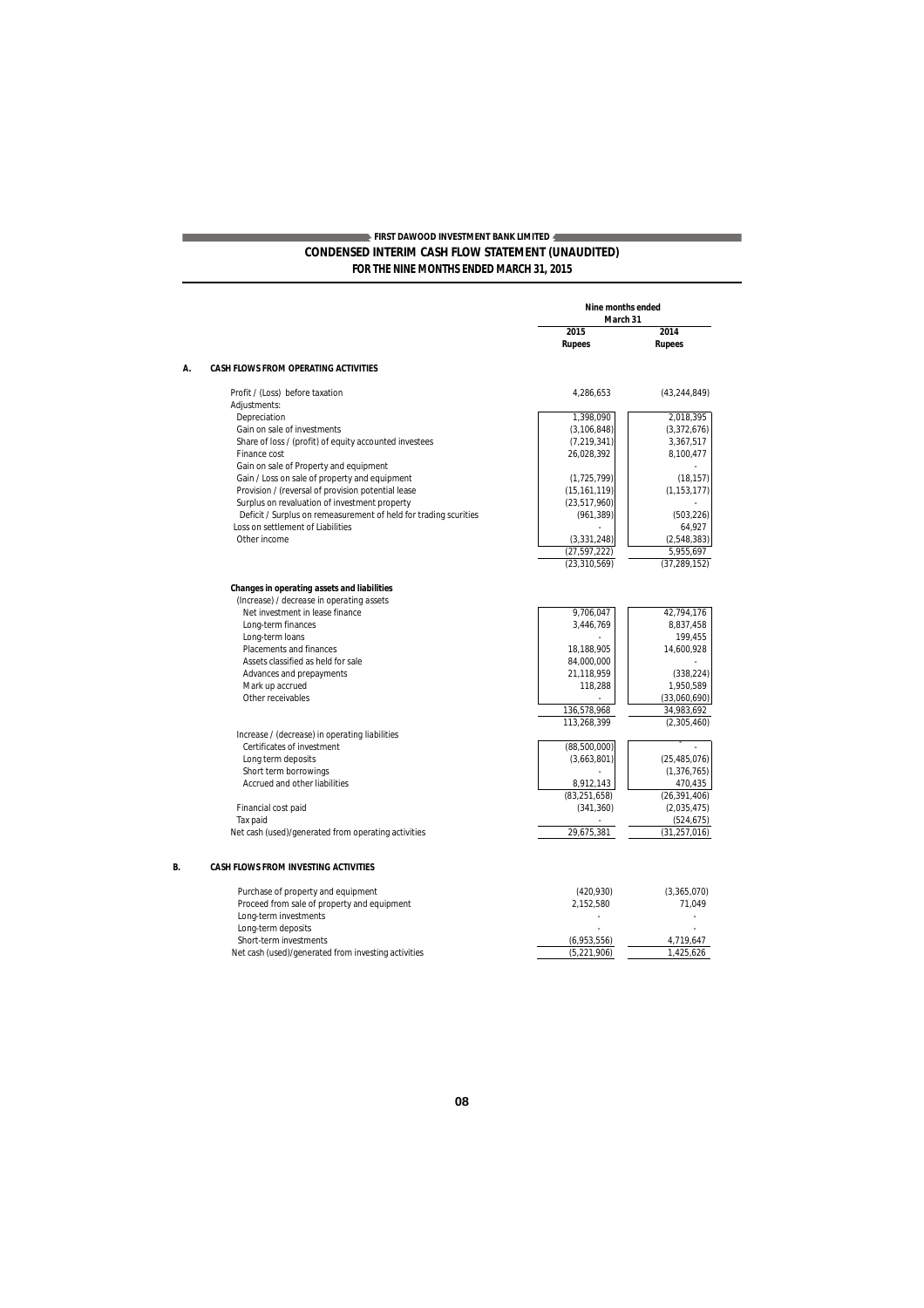|                                                                                                          | Nine months ended<br>March 31 |                              |
|----------------------------------------------------------------------------------------------------------|-------------------------------|------------------------------|
| <b>CASH FLOWS FROM FINANCING ACTIVITIES</b>                                                              | 2015<br><b>Rupees</b>         | 2014<br><b>Rupees</b>        |
| Repayment of long-term loans<br>Long-term loans obtained<br>Net cash (used in) from financing activities | (10,880,107)<br>(10,880,107)  | (17,673,877)<br>(17,673,877) |
| Net increase / (decrease) in cash and cash equivalents                                                   | 13.573.368                    | (47, 505, 267)               |
| Cash and cash equivalents at beginning of the period                                                     | 25.979.252                    | 67.003.068                   |
| Cash and cash equivalents at end of the period                                                           | 39.552.620                    | 19.497.801                   |

The annexed notes from 1 to 21 form an integral part of these condensed interim financial statements

This condensed interim financial information has been signed by two Directors due to reasons stated in note 1.3 to this condensed interim financial information.

*C.*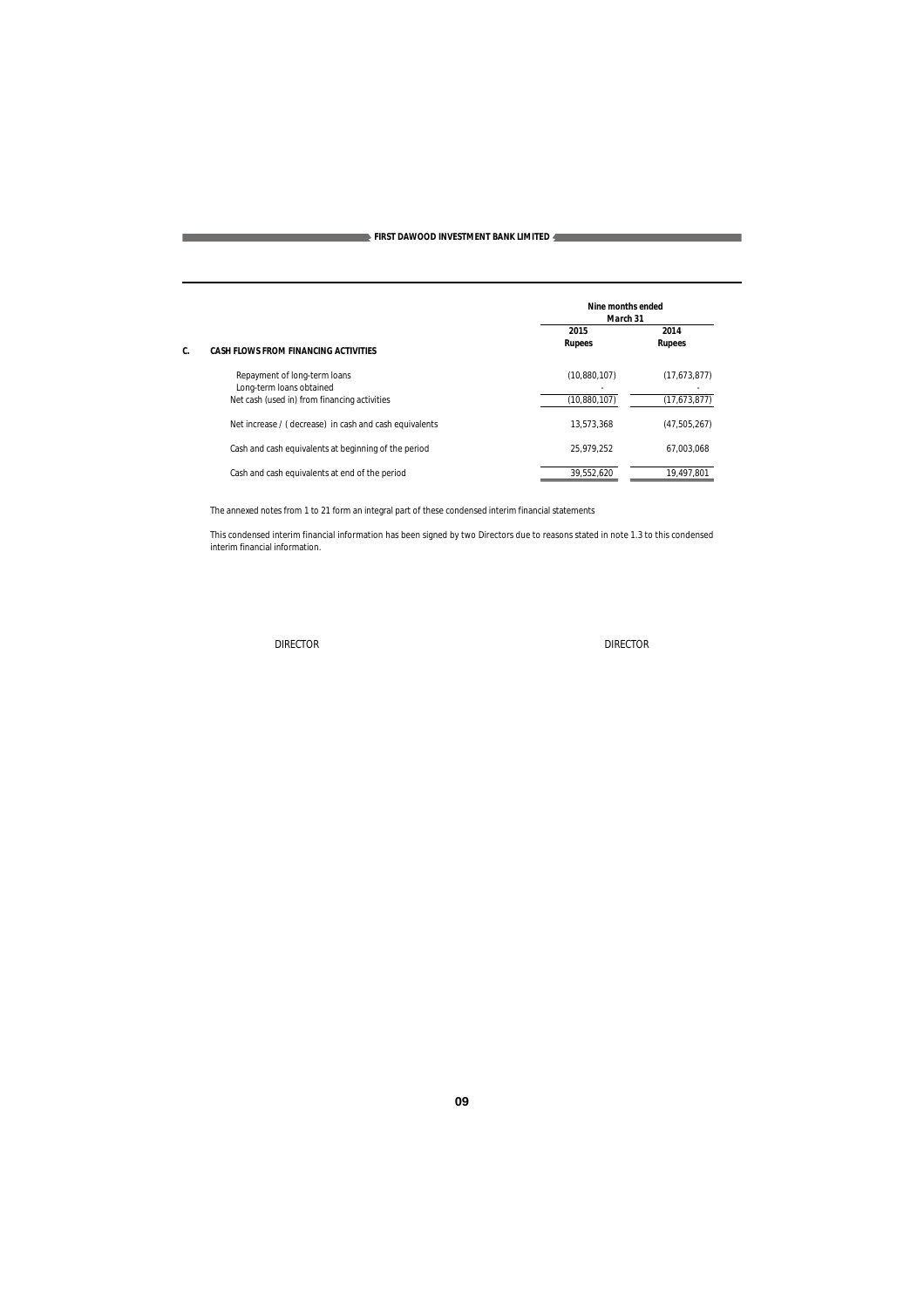### **NOTES TO THE FINANCIAL STATEMENTS (UNAUDITED) FOR THE NINE MONTHS AND QUARTER ENDED MARCH 31, 2015 FIRST DAWOOD INVESTMENT BANK LIMITED**

#### **1. STATUS AND NATURE OF BUSINESS**

- **1.1** First Dawood Investment Bank Limited ("the Company") was incorporated on June 22, 1994 as a public limited company in Pakistan under the Companies Ordinance, 1984 and is listed on the Karachi Stock Exchange. The registered office of the<br>Company is situated in Karachi, Pakistan. The Company had obtained the licenses for Leasing Business Finance Services under Non Banking Finance Companies (Establishment and Regulation) Rules, 2003 ("the Rules") and Non Banking Finance Companies and Notified Entities Regulations, 2008 ("the Regulation") from the Securities and Exchange Commission of Pakistan (SECP) which have been expired.
- **1.2** The Company had applied for registration as a Debt Securities Trustee under Regulation 6(2) of Debt Securities Trustee Regulations, 2012 which was denied by SECP vide its order dated November 22, 2013 against which an appeal has been filed before appellate bench of SECP on December 17, 2013. The appeal is pending. The Company is acting as trustees to Term Finance Certificates / Sukuk issued by Allied Bank of Pakistan, Escorts Investment Bank Limited, Engro Fertilizers<br>Limited, Saudi Pak Leasing Company Limited, New Allied Electronics Industries (Private) Limited, Secur Limited, Dewan Cement Limited, House Building Finance Company Limited, Bunny's Limited, Pak Hy-Oils Limited, and Flying Board and Paper Products Limited. The value of assets under trustee as at December 31, 2014 amounted to Rs. 16.39 billion (as at June 30, 2014: Rs. 16.89 billion).
- **1.3** Applications for approval of directors elected in the Annual General Meeting of the Company held on October 25, 2013 are still pending with the SECP. Further, the legality of the approval process has been challenged by the Company at the Islamabad High Court which issued directives to maintain status-quo vide order of February 3, 2014, therefore, till the approval of SECP is received, directors elected in Annual General Meeting held on October 25, 2013 cannot assume charge of their office under Clause-2 of Schedule IX of the NBFC Regulations, 2008. Hence, the previous directors shall continue to hold office except Rasheed Y. Chinoy who left the charge of the Chief Executive Officer on October 29, 2013 and subsequently on January 16, 2014 resigned from the Board. As such two directors have signed these financial statements.

#### **2. BASIS OF PREPARATION**

- **2.1** This condensed interim financial information has been prepared in accordance with requirements of the International Accounting Standard (IAS) - 34 "Interim Financial Reporting" and the requirements of Non Banking Finance Companies and<br>Notified Entities Regulations, 2008 (the Regulation), the Non Banking Finance Companies (Establishment Rules, 2003 (the Rules), the Companies Ordinance, 1984 (the Ordinance) and directives issued by the SECP . In case where requirement differs,, the requirements of the Rules, the Regulations, the Ordinance or directives issued by SECP have been followed.
- **2.2** This condensed interim financial information does not include all of the information and disclosures required for annual financial statements and should be read in conjunction with the financial statements of the Company as at and for the year ended June 30, 2014.
- **2.3** This condensed interim financial information is presented in Pakistan Rupees which is also the Company's functional currency.
- **2.4** This condensed interim financial information is un-audited and is being submitted to the shareholders as required by listing regulations of Karachi and Islamabad Stock Exchanges and section 245 of the Companies Ordinance, 1984.

#### **3. SIGNIFICANT ACCOUNTING POLICIES**

- **3.1** The accounting policies and method of computation adopted for the preparation of this condensed interim financial information are the same as those applied in the preparation of the Company's annual financial statements for the year ended June 30, 2014.
- **3.2** Amendmentsto certain existing standards and interpretations on approved accounting standards effective during the period were not relevant to the Company's operations and did not have any impact on the accounting policies of the Company and therefore not stated in this condensed interim financial information.

#### **4. FINANCIAL RISK MANAGEMENT**

The financial risk management objectives and policies adopted by the Company are consistent with those disclosed in the financial statements of the Company for the year ended June 30, 2014.

#### **5. ACCOUNTING ESTIMATES AND JUDGEMENT**

The basis for accounting estimates and judgment adopted in the preparation of this condensed interim financial information are the same as those applied in the preparation of the annual financial statements of the Company for the year ended June 30, 2014.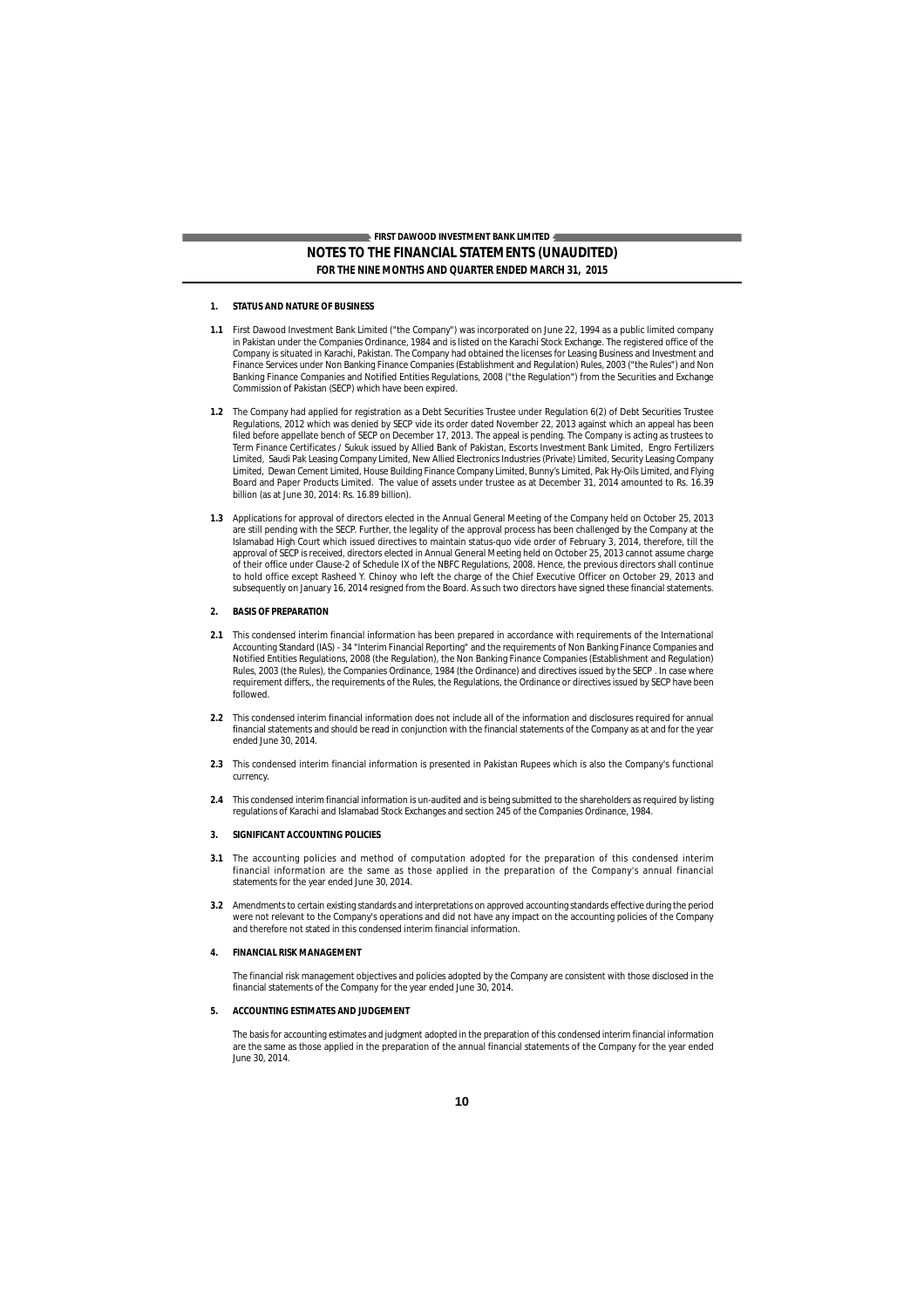|     |                                                                                                                                                                                                                          | <b>Note</b> | March 31,<br>2015<br><b>Rupees</b> | June 30,<br>2014<br><b>Rupees</b> |
|-----|--------------------------------------------------------------------------------------------------------------------------------------------------------------------------------------------------------------------------|-------------|------------------------------------|-----------------------------------|
| 6.  | PROPERTY AND EQUIPMENT                                                                                                                                                                                                   |             | 3,875,321                          | 5,524,976                         |
| 6.1 | Acquisition of assets - at cost                                                                                                                                                                                          |             |                                    |                                   |
|     | Leasehold improvement                                                                                                                                                                                                    |             |                                    |                                   |
|     | Vehicles                                                                                                                                                                                                                 |             |                                    | 3,365,070                         |
|     | Equipment and appliances                                                                                                                                                                                                 |             | 420.930                            |                                   |
|     |                                                                                                                                                                                                                          |             | 420,930                            | 3,365,070                         |
| 6.2 | Disposal of assets - at cost                                                                                                                                                                                             |             |                                    |                                   |
|     | Office premises                                                                                                                                                                                                          |             |                                    |                                   |
|     | Leasehold improvement                                                                                                                                                                                                    |             |                                    |                                   |
|     | Vehicles                                                                                                                                                                                                                 |             | 4,491,140                          | 4,281,109                         |
|     | Equipment and appliances                                                                                                                                                                                                 |             | 357,930<br>4,849,070               | 78,128<br>4,359,237               |
| 7.  | NET INVESTMENT IN LEASE FINANCE                                                                                                                                                                                          |             |                                    |                                   |
|     |                                                                                                                                                                                                                          |             |                                    |                                   |
|     | Net investment in lease finance                                                                                                                                                                                          | 7.1         | 574,177,714                        | 583,883,761                       |
|     | Provision for potential lease losses<br>Current portion                                                                                                                                                                  |             | (451, 224, 785)                    | (452, 992, 042)                   |
|     |                                                                                                                                                                                                                          |             | (122, 750, 469)<br>202,460         | (130, 451, 117)<br>440,602        |
|     |                                                                                                                                                                                                                          |             |                                    |                                   |
| 7.1 | Particulars of net investment in lease finance                                                                                                                                                                           |             |                                    |                                   |
|     | Minimum lease payments receivable                                                                                                                                                                                        |             | 594,531,753                        | 610,082,217                       |
|     | Residual value of leased assets                                                                                                                                                                                          |             | 102,216,301                        | 105,880,102                       |
|     |                                                                                                                                                                                                                          |             | 696,748,054                        | 715,962,319                       |
|     | Unearned finance income<br>Net investment in lease finance                                                                                                                                                               |             | (122, 570, 340)<br>574,177,714     | (132,078,558)<br>583,883,761      |
|     |                                                                                                                                                                                                                          |             |                                    |                                   |
|     | 7.1.1 The lease finances carry mark up ranging from 6M KIBOR plus spread of 2% to 5% (June 30, 2014: 6M KIBOR plus spread<br>of 2% to 5%) per annum having maturity up to 5 years and are secured against leased assets. |             |                                    |                                   |
|     |                                                                                                                                                                                                                          |             | March 31.                          | <b>June 30.</b>                   |
|     |                                                                                                                                                                                                                          |             | 2015                               | 2014                              |
| 7.2 | Provision for potential lease losses                                                                                                                                                                                     | <b>Note</b> | <b>Rupees</b>                      | <b>Rupees</b>                     |
|     |                                                                                                                                                                                                                          |             |                                    |                                   |
|     | Opening balance<br>(Reversal) / Charge for the period - net                                                                                                                                                              |             | 452,992,042<br>(1, 767, 257)       | 465,266,835<br>28,809,953         |
|     | Written off during the period                                                                                                                                                                                            |             |                                    | (41,084,746)                      |
|     | Closing balance                                                                                                                                                                                                          |             | 451,224,785                        | 452,992,042                       |
| 7.3 | <b>Current portion of lease finance</b>                                                                                                                                                                                  |             |                                    |                                   |
|     |                                                                                                                                                                                                                          |             |                                    |                                   |
|     | Maturing within one year<br>Provision for potential lease losses                                                                                                                                                         |             | 573,975,254<br>(451,224,785)       | 583,443,159<br>(452,992,042)      |
|     |                                                                                                                                                                                                                          |             | 122,750,469                        | 130,451,117                       |
| 8.  | <b>LONG TERM INVESTMENTS</b>                                                                                                                                                                                             |             |                                    |                                   |
|     | Investment in associates                                                                                                                                                                                                 | 8.1         | 183,246,545                        | 180,560,426                       |
|     | <b>US Dollar bonds</b>                                                                                                                                                                                                   |             | 7,569,909                          | 7,522,584                         |
|     |                                                                                                                                                                                                                          |             | 190,816,454                        | 188,083,010                       |
| 8.1 | Investment in associates                                                                                                                                                                                                 |             |                                    |                                   |

| Investment in associates                       |             |                |
|------------------------------------------------|-------------|----------------|
| Opening balance                                | 180.560.426 | 189,238,323    |
| Increase in interest of associates             | ۰           |                |
| Share of (loss) / gain                         | 7.219.341   | (16, 183, 968) |
| Share of surplus on revaluation of investments | (4,533,223) | 7.506.071      |
| Transfer from available-for-sale investment    | ۰           |                |
|                                                | 183.246.544 | 180.560.426    |
|                                                |             |                |

8.2 This represents investment in a USD bond amounting to USD 75,000. It is perpetual preference security which entitles<br>holders to receive preferential cash distributions on quarterly basis at the rate of 6.85% (June 30,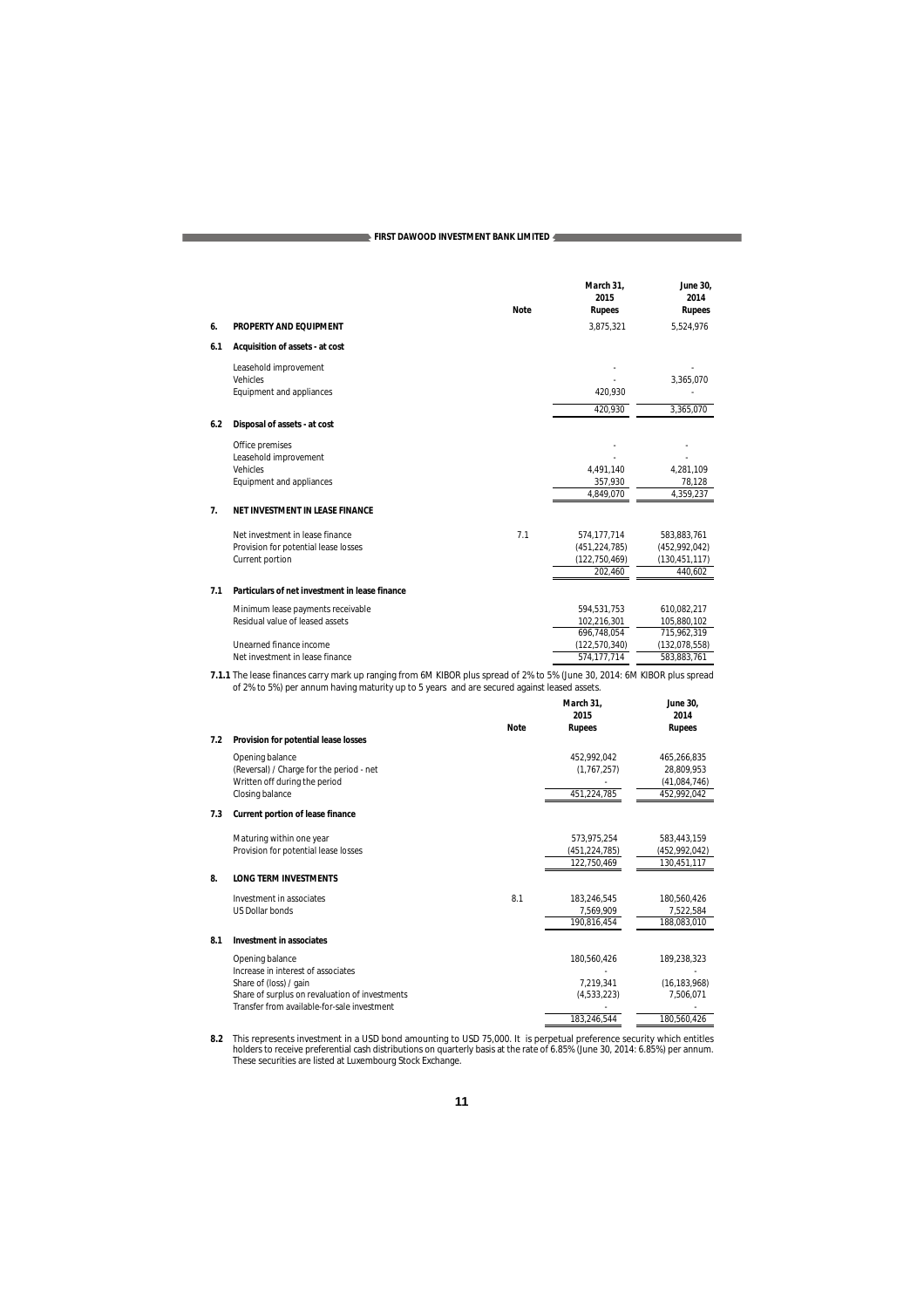| 9.  | <b>LONG-TERM FINANCES</b>                      | <b>Note</b> | March 31,<br>2015<br><b>Rupees</b> | <b>June 30.</b><br>2014<br><b>Rupees</b> |
|-----|------------------------------------------------|-------------|------------------------------------|------------------------------------------|
|     | Term finance facilities                        |             | 276.430.816                        | 279.877.585                              |
|     | Provision for doubtful finances                |             | (148, 352, 809)                    | (148, 392, 809)                          |
|     | Current portion                                | 1           | (127, 746, 140)                    | (131, 152, 909)                          |
|     |                                                |             | 331,867                            | 331,867                                  |
| 9.1 | Particulars of provision for doubtful finances |             |                                    |                                          |
|     | Opening balance                                |             | 148.392.809                        | 163,592,854                              |
|     | (Reversal) / charge for the period - net       |             | (40,000)                           | (12, 350, 637)                           |
|     | Written off                                    |             |                                    | (2,849,408)                              |
|     | Closing balance                                |             | 148,352,809                        | 148,392,809                              |

### **10. DEFERRED TAX ASSET**

Deferred tax asset is recognized in respect of carry forward assessed tax losses/deductible temporary differences to the extent it is probable that there will be future taxable profits against which these losses/deductible temporary differences<br>can be utilized. The Company has prepared a five year business plan which has been approved by the The said plan involves certain key assumptions underlying the estimation of future taxable profits including injection of<br>fresh equity. The determination of future taxable profit is directly related and sensitive to certai bank balances etc. Any change in the key assumptions may have an effect on the realizability of the deferred tax asset. The Board and management believes that it is probable that the Company will be able to achieve the profits projected in the<br>business plan and consequently it is expected that out of the total deferred tax asset of Rs.913.19 mi unabsorbed depreciation) will be realized in the near future. The Company has not recognized deferred tax assets of Rs. 714.30 million in respect of remaining carry forward losses and deductible temporary differences.

|                                              |                                                                                                            | March 31,<br>2015          | <b>June 30,</b><br>2014<br><b>Rupees</b>                                |
|----------------------------------------------|------------------------------------------------------------------------------------------------------------|----------------------------|-------------------------------------------------------------------------|
| <b>CURRENT PORTION OF NON-CURRENT ASSETS</b> |                                                                                                            |                            |                                                                         |
| Net investment in lease finance              | 7                                                                                                          | 122.750.469                | 130,451,117                                                             |
| Long-term finances                           | 9                                                                                                          | 127,746,140                | 131,152,909                                                             |
|                                              |                                                                                                            | 250,496,609                | 261.604.026                                                             |
| <b>SHORT TERM INVESTMENTS</b>                |                                                                                                            |                            |                                                                         |
| <b>Held-for-trading</b>                      |                                                                                                            |                            |                                                                         |
| Listed ordinary shares                       |                                                                                                            | 35.400.466                 | 38,418,333                                                              |
| Available-for-sale                           |                                                                                                            |                            |                                                                         |
| Term finance certificates / sukuk bonds      |                                                                                                            | 4,127,668                  | 4,127,668                                                               |
| Unquoted securities                          |                                                                                                            | 15,083,006                 | 15,630,699                                                              |
|                                              |                                                                                                            |                            | 19,758,367                                                              |
|                                              |                                                                                                            |                            | (377, 668)                                                              |
|                                              |                                                                                                            | 54,233,472                 | 57,799,032                                                              |
|                                              |                                                                                                            | March 31,<br>2015          | June 30,<br>2014                                                        |
| <b>PLACEMENTS AND FINANCES</b>               |                                                                                                            |                            | <b>Rupees</b>                                                           |
|                                              |                                                                                                            |                            | 12,000,000                                                              |
| Provision for doubtful finances              |                                                                                                            | (9,000,000)                | (12,000,000)                                                            |
|                                              | Long-term loans<br>Less: provision for impairment in preference shares<br>Placement and finance- unsecured | <b>Note</b><br><b>Note</b> | <b>Rupees</b><br>19,210,674<br>(377, 668)<br><b>Rupees</b><br>9,000,000 |

-

-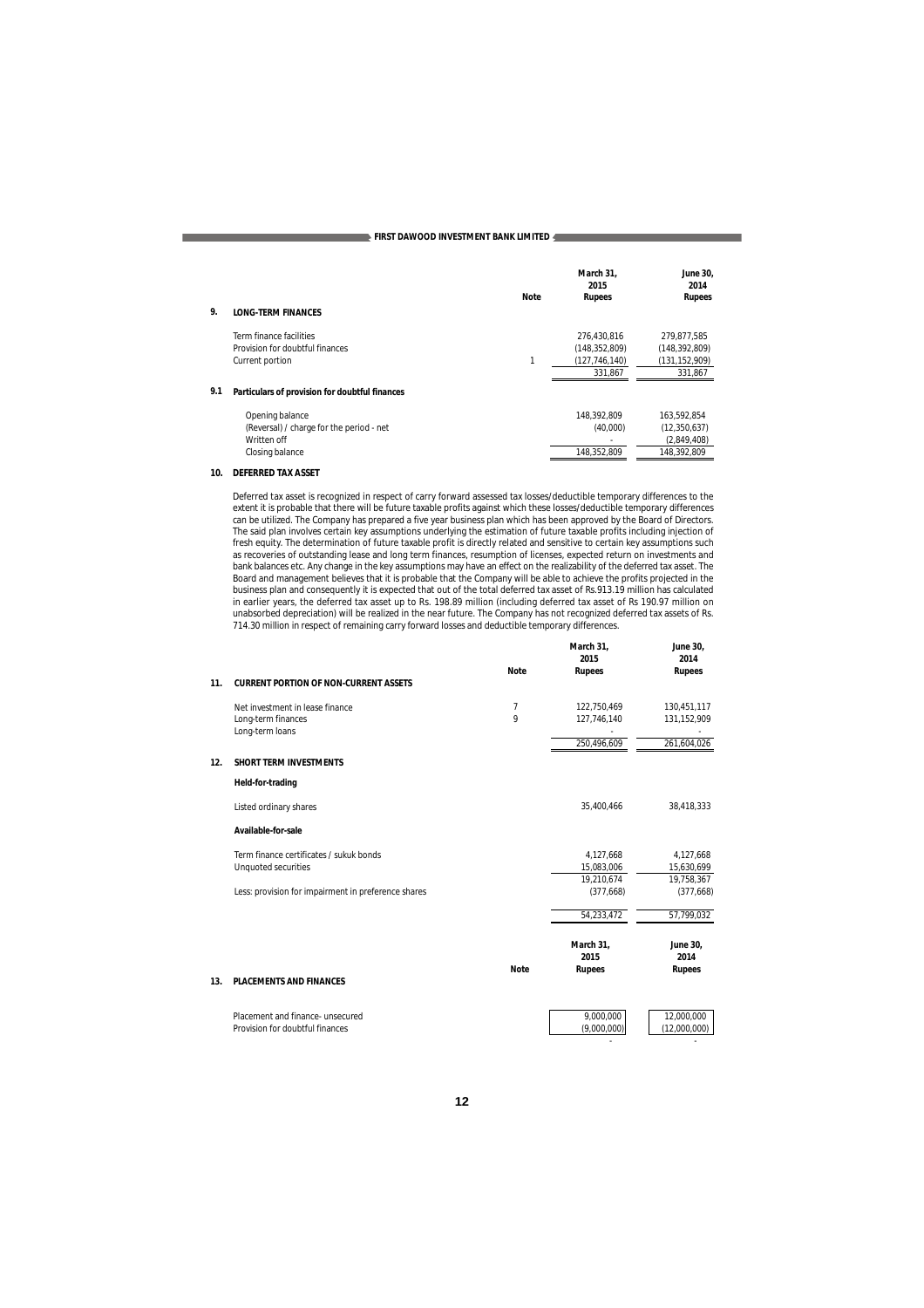| 13. | <b>PLACEMENTS AND FINANCES</b>                                   | <b>Note</b> | March 31.<br>2015<br><b>Rupees</b>                       | June 30.<br>2014<br><b>Rupees</b>                      |
|-----|------------------------------------------------------------------|-------------|----------------------------------------------------------|--------------------------------------------------------|
|     | Financing against shares<br>Provision for doubtful finances      |             | 306,756,172<br>(306, 756, 172)                           | 306,756,172<br>(306, 756, 172)                         |
|     | Short-term finance - secured<br>Provision for doubtful finances  |             | 37,399,751<br>(21,990,943)<br>15.408.808                 | 50,581,567<br>(21,990,943)<br>28.590.624               |
|     | Certificates of deposit<br>Provision for doubtful finances       |             | 5,000,000<br>(5,000,000)                                 | 5,000,000<br>(5,000,000)                               |
|     | Morabaha / musharika finances<br>Provision for doubtful finances |             | 89,833,870<br>(51, 475, 830)<br>38,358,040<br>53,766,848 | 91,840,959<br>(52,176,474)<br>39,664,485<br>68,255,109 |

### **14. ASSETS ACQUIRED IN SATISFACTION OF CLAIMS**

These reoresents two properties (repossessed assets) having values of Rs. 25.10 million and Rs. 3.5 million respectively acquired by the Company in settlement of its term finance and lease financing. The Company intends to utilize these properties for settlement of its liabilities.

|     |                                                 |             | March 31,<br>2015 | <b>June 30,</b><br>2014 |
|-----|-------------------------------------------------|-------------|-------------------|-------------------------|
| 15. | <b>LONG TERM LOANS</b><br>Secured               | <b>Note</b> | <b>Rupees</b>     | <b>Rupees</b>           |
|     | Asian Development Bank                          |             |                   | 10,880,107              |
|     | <b>Commercial Banks</b>                         | 16          | 432,573,673       | 432,573,673             |
|     |                                                 |             | 432,573,673       | 443,453,780             |
|     | Current portion                                 |             | (432,573,673)     | (443,453,780)           |
| 16. | <b>CURRENT PORTION OF LONG TERM LIABILITIES</b> |             |                   |                         |
|     | Long term loans                                 | 15          | 432,573,673       | 443,453,780             |
|     | Lease deposits                                  |             | 91,392,984        | 95,056,785              |
|     |                                                 |             | 523,966,657       | 538,510,565             |
| 17. | SHORT TERM CERTIFICATES OF INVESTMENT           |             |                   |                         |
|     | Non Banking Financial Institutions              | 17.1        |                   | 88,500,000              |

17.1 An out of court settlement with State Life Corporation of Pakistan (SLIC) was initiated on December 29, 2012 with assistance<br>of Karachi Centre for Dispute Resolution (KCDR). Subsequently a Compromise Application was f shares of Burj Bank Limited have been transferred to SLIC.

#### **18. CONTINGENCIES AND COMMITMENTS**

### **18.1 Contingent liabilities**

| Letters of comfort / guarantee | 1.098.000.000 | 2.038.000.000 |
|--------------------------------|---------------|---------------|
|                                |               |               |

The guarantees worth Rs. 1,098 million (June 30, 2014: Rs. 1,098 million) are under litigations and are being defended by<br>Iawyers of the Company. Based on the opinion of legal advisors of the Company, the management is con legal grounds are available to defend these cases. Accordingly, no provision is required to be made for the said cases in this<br>condensed interim financial information. Brief detail of the guarantees under litigations is as

i. A guarantee of Rs. 245 million was given against a Letter of Commitment and not against a guarantee which is currently<br>in litigation. The beneficiary has restructured its facilities to the customer. Hence, the beneficia amount from two parties, thus the amount is disputed. The beneficiary has filed a recovery case and winding up petition<br>against the Company in the Sindh High Court (SHC). According to the Company's legal advisors, the Comp merits to defend both recovery case and winding up petition.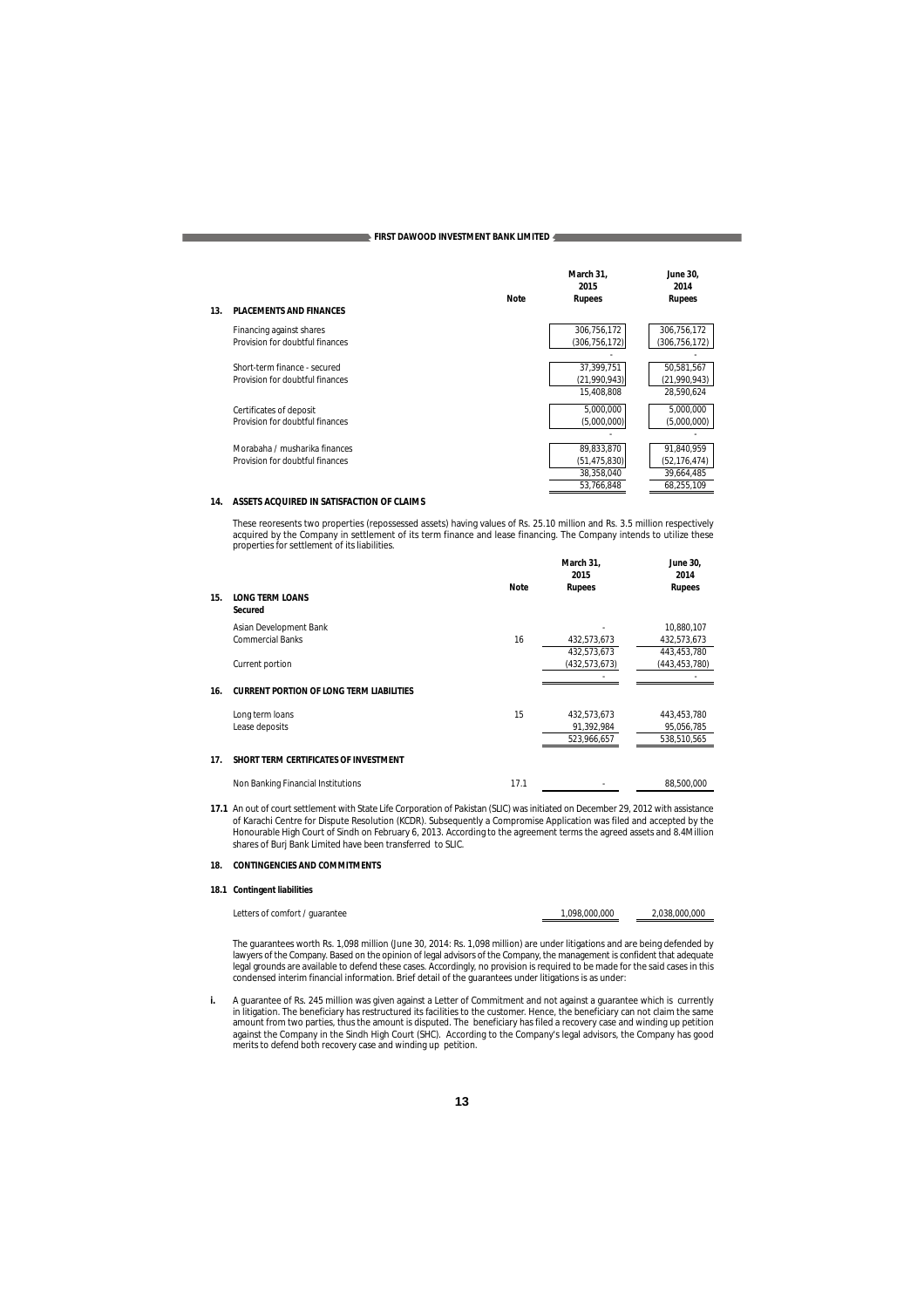- ii. A guarantee of Rs. 250 million against the repayment of sukuk was called as the principal debtor defaulted in payment of installments of the said sukuk. The Trustee of the sukuk has filed a recovery suit against the Co
- iii. A guarantee of Rs 465 million against the repayment of sukuk has been called which is currently under litigation. Based<br>on the opinion of the legal advisors of the Company, the Company has good merits to defend the ca
- IV. A guarantee of Rs. 128 million against the bridge finance facility was called as the party in favour of which guarantee was<br>issued defaulted in making payment to the beneficiary bank. The beneficiary has filed winding and not a "term loan".
- V. The guarantee of Rs.10 million to secure repayment of running finance facility of the customer has been called by the<br>beneficiary bank. The Company, in response, filed a recovery case against the customer in the SHC. In settlement agreement was finalized between the customer and the Company under which the customer has undertaken<br>to settle its liability of Rs 10 million directly with the beneficiary. The Company has filed statement in SHC

#### **19. TRANSACTIONS WITH RELATED PARTIES**

Related parties comprise of major shareholders, associated companies with or without common directors, other companies<br>with common directors, retirement benefit fund, directors, key management personnels and their close fa

Details of transactions with related parties and balances with them as at period / year-end are as follows: -

|                                             | March 31, 2015                 |                               | June 30, 2014                          |                            |
|---------------------------------------------|--------------------------------|-------------------------------|----------------------------------------|----------------------------|
|                                             | Key<br>management<br>personnel | Associates/related<br>parties | Key management<br>personnel            | Associates/related parties |
| <b>Investment</b> in associate              |                                |                               | Rupees-------------------------------- |                            |
|                                             |                                |                               |                                        |                            |
| Balance at beginning of the period / year   |                                | 180.560.426                   |                                        | 189.238.323                |
| Share of Loss from Associate                |                                |                               |                                        | (16, 183, 968)             |
| Share of reversal of deficit on revaluation |                                |                               |                                        |                            |
| of investments classified in other          |                                |                               |                                        |                            |
| comprehensive income                        |                                |                               |                                        | 7.506.071                  |
| Balance at end of the period / year         |                                | 180,560,426                   |                                        | 180,560,426                |
| Long term finances / loans                  |                                |                               |                                        |                            |
| Short term I oan                            | 484,500                        | 3,000,920                     | 726,750                                | 3,000,920                  |
| Advance rent                                |                                | 362.000                       |                                        | 905.000                    |
| Long term finance                           |                                |                               |                                        |                            |
| Disposal of Fixed Asset Cost                |                                |                               | 52.275                                 |                            |
|                                             | 484,500                        | 3,362,920                     | 779,025                                | 3,905,920                  |
| Charge to profit and loss account           |                                |                               |                                        |                            |
| Common expenses paid                        |                                | 759.040                       |                                        | 2.322.810                  |
| Share of (loss) / profit from associate     |                                |                               |                                        | (16, 183, 968)             |
| Share of common expenses received           |                                |                               |                                        | 643,005                    |
| Service charges on staff loan               |                                |                               | 5.743                                  |                            |
| Rental income                               |                                | 3,500,596                     |                                        | 1,086,000                  |
| Rental expense                              |                                | 631,500                       |                                        | 2,020,800                  |
| Takaful expense                             |                                |                               |                                        | 69,000                     |
|                                             |                                | 4,132,096                     | 5,743                                  | (10,042,353)               |

### **20. DATE OF AUTHORIZATION FOR ISSUE**

These condensed interim financial statements were authorised for issue on April 29, 2015 by the Board of Directors of the Company.

### **21. GENERAL**

Figures have been rounded off to the nearest Rupee.

This condensed interim financial information has been signed by two Directors due to reasons stated in note 1.3 to this condensed interim financial information.